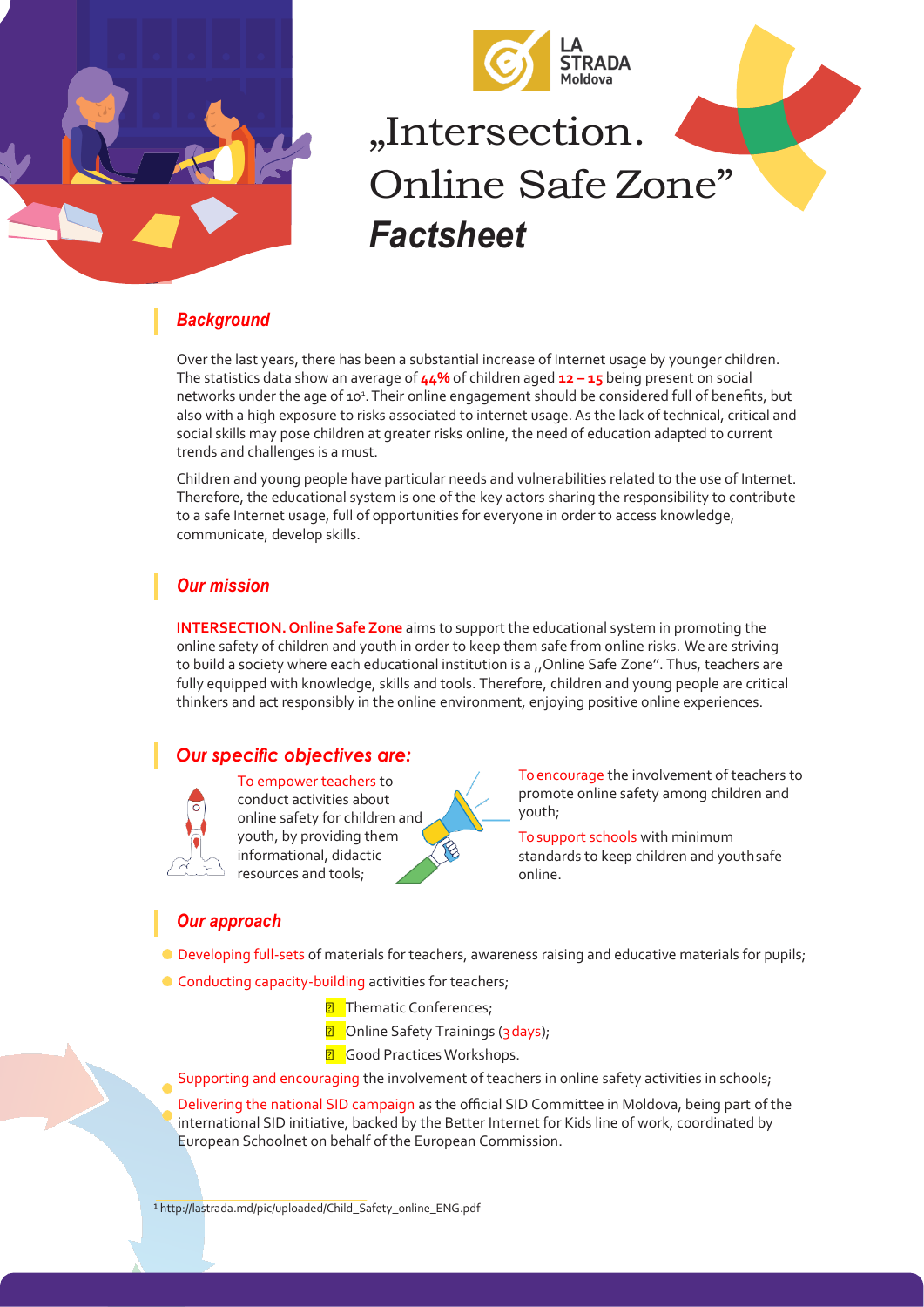#### *Results*

#### *Resources*

Teachers of primary and gymnasium classes from all around the country have access to didactic materials by category of age on different topics of online safety.

**[Didactic resources](https://siguronline.md/rom/educatori/resurse-didactice)** ( 13 didactic scenarios, worksheets and materials necessary for the work with children).

**[Informative resources](https://siguronline.md/rom/educatori/informatii-si-sfaturi)** ( a rubric regurlarly updated with answers to the most frequent questions of teachers).

#### *Community of active teachers*

Almost **700 teachers** from all the districts of the country have joined the community to be up-to-date with latest information about useful resources, practical tools, suggestions, principles to approach sensitive topics about online safety.